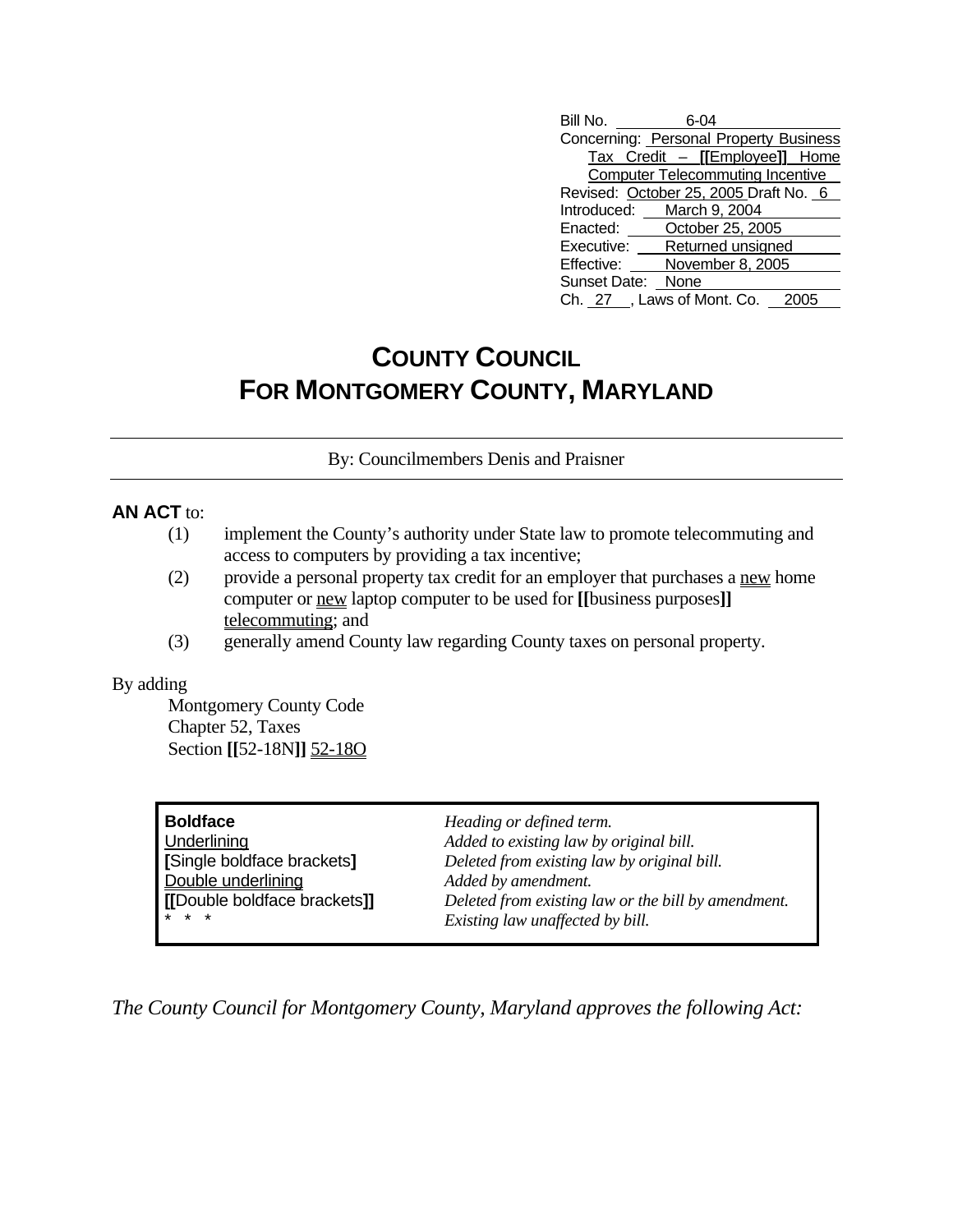| $\mathbf{1}$   |            | Section [[52-18N]] 52-180 is added as follows:<br>Section 1.                          |  |  |
|----------------|------------|---------------------------------------------------------------------------------------|--|--|
| $\overline{2}$ |            | [[52-18N]] 52-180. [[Employee]] Home Computer Telecommuting Incentive.                |  |  |
| 3              | (a)        | An employer may receive an annual [[personal property]] tax credit [[up to            |  |  |
| 4              |            | \$2,000]] against the [[general]] County personal property tax for the                |  |  |
| 5              |            | <u>purchase of a new home computer or new laptop computer [[for]] to</u>              |  |  |
| 6              |            | <u>establish [[an]] a new off-site employee workstation [[to be used for</u>          |  |  |
| 7              |            | <u>business purposes], if the computer is purchased [[on or]] after December</u>      |  |  |
| 8              |            | <u>31, [[2004]] 2005. This tax credit does not apply to the operating personal</u>    |  |  |
| 9              |            | property of a public utility.                                                         |  |  |
| 10             | <u>(b)</u> | The amount of the tax credit must not exceed 50% of the cost of [[the]]               |  |  |
| 11             |            | each new home computer or new laptop computer. The aggregate tax                      |  |  |
| 12             |            | credit allowed for any taxpayer in any tax year must not exceed \$2,000.              |  |  |
| 13             | $\Omega$   | The Department of Finance must administer this credit. The Department                 |  |  |
| 14             |            | must allow each tax credit in the order in which the Department receives              |  |  |
| 15             |            | the application for the credit.                                                       |  |  |
| 16             | <u>(d)</u> | The total amount of credits allowed in each calendar year must not exceed:            |  |  |
| 17             |            | \$100,000 in 2006;<br>(1)                                                             |  |  |
| 18             |            | \$175,000 in 2007; and<br>(2)                                                         |  |  |
| 19             |            | (3)<br>\$250,000 in 2008.                                                             |  |  |
| 20             |            | Starting in 2009, the County Council must set the total amount of credits             |  |  |
| 21             |            | allowed in each future year by resolution. If the Council takes no action for         |  |  |
| 22             |            | any year, the amount allowed for the prior year also applies to that year.            |  |  |
| 23             |            | $[[(d)]]$ (e) An employer is eligible for and must apply for the tax credit within 12 |  |  |
| 24             |            | months after a new computer purchase [[in the calendar year in which a                |  |  |
| 25             |            | computer is purchased]]. The tax credit must be applied in the tax year of            |  |  |
| 26             |            | the purchase or the following tax year. The employer must:                            |  |  |